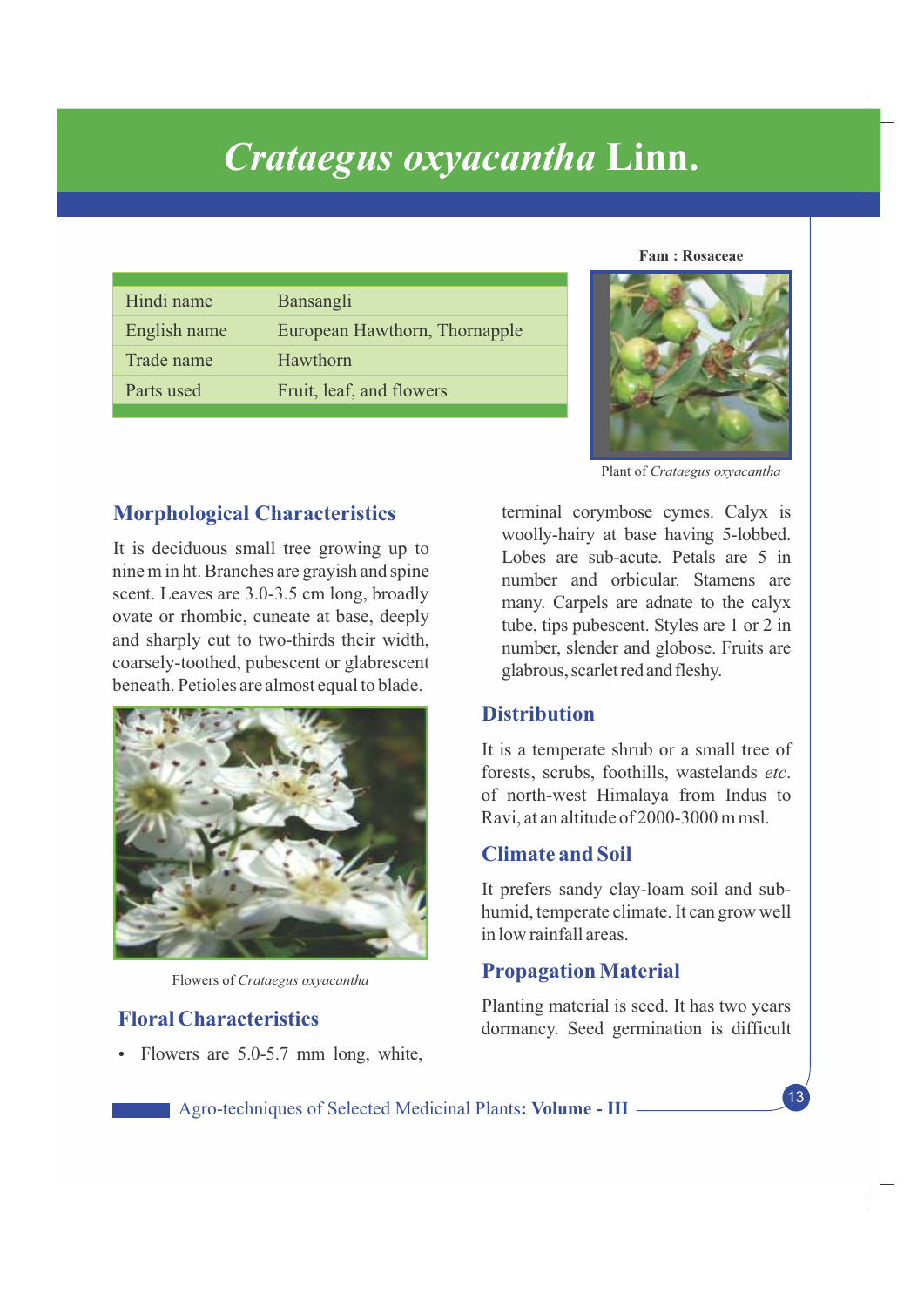and time consuming.Therefore vegetative propagation by stem cutting is preferred for raising saplings of *C.oxyacantha.* Further, vegetatively propagated plants produce better growth than that of raised from seeds.

# **<sup>5</sup> Agro-technique**

## **Nursery Technique**



Rooted stem cutting of *Crataegus oxyacantha*

• Raising Propagules: Appropriate time to collect its seeds is September, when the fruits are just ripe on tree. Rate of success in raising plants from seed by deploying different scarification and stratification treatments is not satisfactory (less than 20%). Hence, vegetative propagation is more effective. Stem-cuttings of 2-8 mm diameter are raised in nursery

 $\overline{\phantom{a}}$ 

during May should be planted at 10cm X 10cm spacing. Soil mixed with equal quantity of sand is more suitable for raising its nursery. Stem cutting be given treatment with Indole Butyric Acid (IBA) at 4000 ppm for promoting callus. Shootcutting derived from the plant acclimatise in vicinity, so that the success in rooting is around  $60\%$ . Normally, the stem-cuttings take 70- 90 days for rooting. The rooted stemcuttings should be hardened at least for 2 months before transplanting in field.



Sprouting kernels of *Crataegus oxyacantha*

### **Propagule Rate and Pre-treatment:**

2,500 saplings/ha are required for plantation.

Agro-techniques of Selected Medicinal Plants**: Volume - III** <sup>5</sup>Agro-technique study carried out by Institute of Himalayan Bioresource Technology (Council of Scientific and Industrial Research), Post Box No. 6, Palampur-176061 Himachal Pradesh.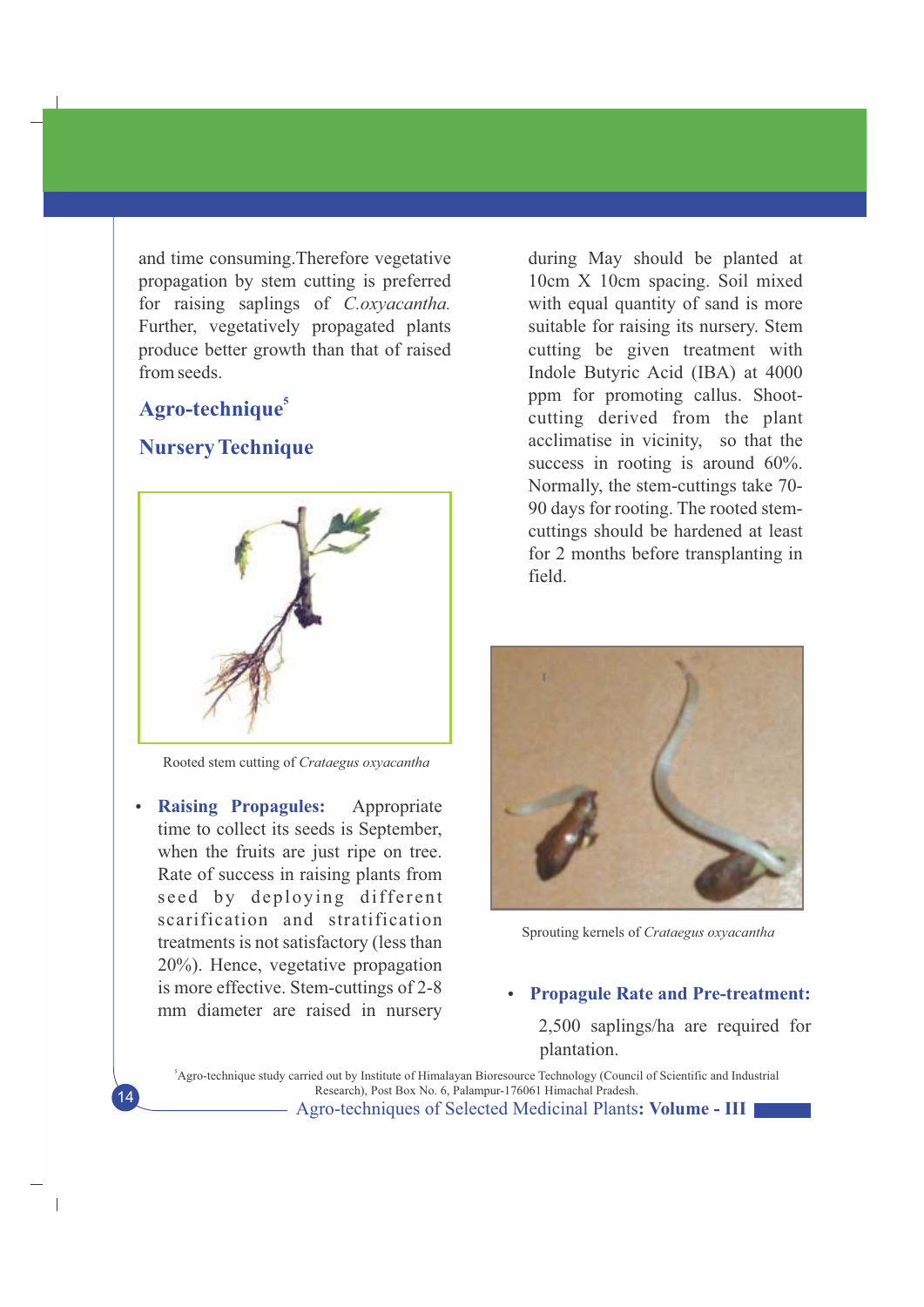# **Planting in the Field**

## **• Land Preparation and Manure Application:**

Primary tillage of entire field is not necessary for this crop. Only planting spots marked at desired spacing should be cleaned and pits of 45cm X 45cm X45cm dimension should be dug out at a distance of 2m X 2m in the field, which is filled with equal proportion of soil and sand. July-August is the suitable period for planting of rooted stem-cuttings in field. The saplings should be planted at the centre of pits and the soil should be gently compressed after planting. The transplants should be given light irrigation after the planting. Farm Yard Manure (FYM)  $(a)$  15 t/ha should be applied as basal dose at the time of transplanting in field. In subsequent years, FYM should be applied  $\omega$  22.5 t/ha at the time of bud-break, after winter dormancy i.e. March-April.

## **• Transplanting and Optimum Spacing:**

Rooted stem-cuttings, after proper hardening in nursery, can be directly planted in main field. Plant spacing of 2m x 2m is optimum in terms of vertical growth of the tree and yield of fruit.

**• Irrigation Practices:** 

Irrigation at weekly interval is Ripe fruits of Crataegus

essential for about a month, during dry period after transplanting.

## • Weed Control:

Two hand-weeding at monthly interval during July to September provides effective weed control in the initial 2-3 years of the plantation.

#### **• Disease and Pest Control:**

Disease or insect-pest has not been observed in this crop.

### **Harvest Management**

### Ÿ **Crop Maturity and Harvesting:**

*C. oxyacantha* comes to bearing after 5-6 years from planting in the field. Flowering and fruiting occur during April-May and fruits ripen during July-August. Fruits are harvested when it is fully ripe.

#### **Post-harvest Management:**

Fruits should be dried under shade and stored at room temperature in a dry place.



15

 $\overline{1}$ 

Agro-techniques of Selected Medicinal Plants**: Volume - III**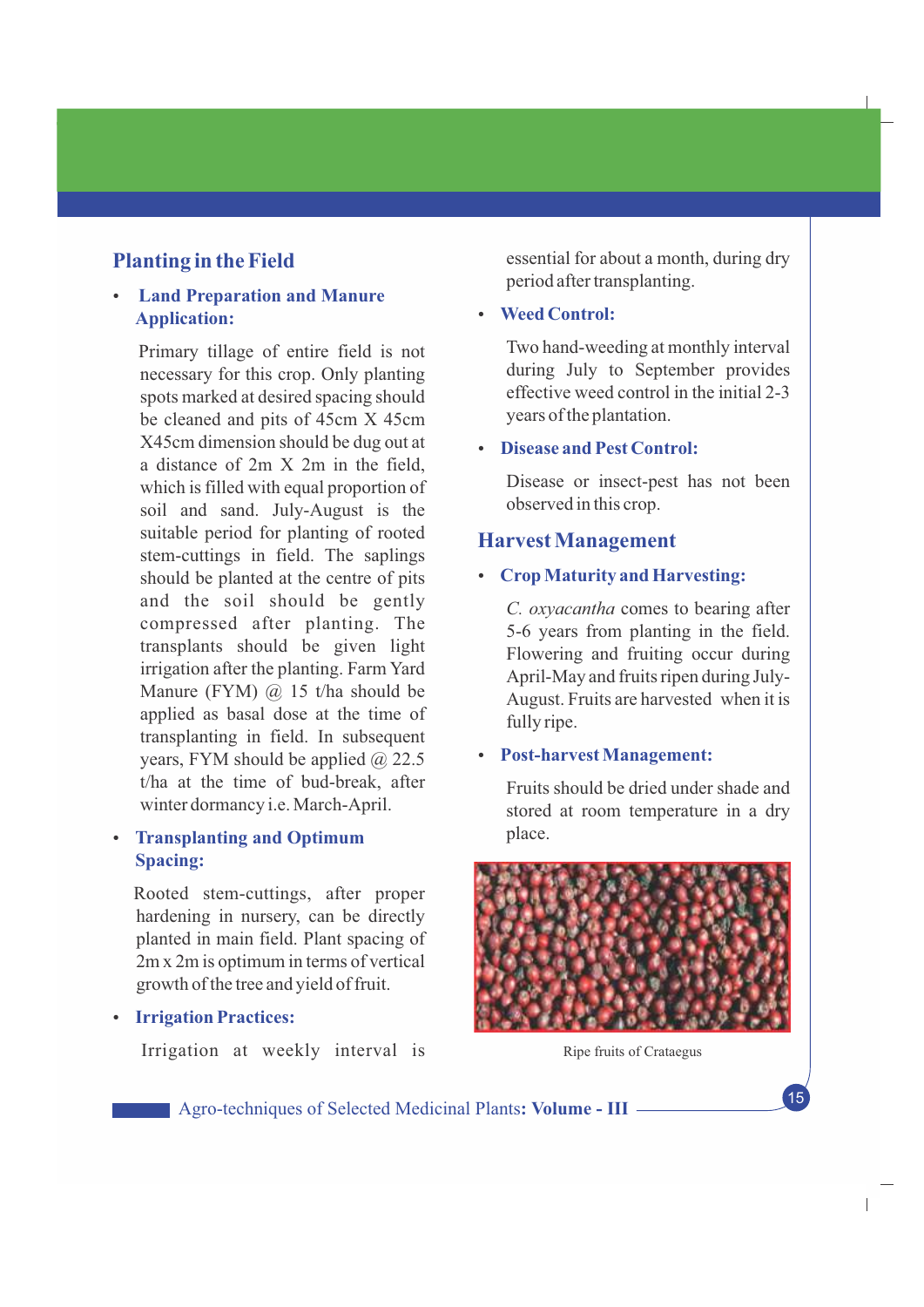

Mature fruit of *Crataegus oxyacantha*

#### **Chemical Constituents:**

Plant contains total flavonoid content in leaf, flower, fruit, pulp and bark range from 0.48 to 1.65% and total phenolic content vary from 3.31 to 5.46%. The flavonoid content is maximum in leaf while phenolic content is maximum in bark. The antioxidant potential (percent inhibition of DPPH free radical by 1 mg/ml of plant material) was maximum in bark (81.5%) followed by flower, leaf, pulp and fruit (14%).

It also contains saponins, glycosides, flavonoids, ascorbic acid, condensed tannins and amines. The therapeutic properties of *C.oxyacantha* are attributed to the flavonoids, triterpenic acids and biogenic amines in it. Its

16

 $\overline{1}$ 

flower yields positive inotropic amines viz., phenethylamine, o-methoxyphenethyl amine and tyramine.Active principles also include pocyanidins and alkylamines.

#### **Yield:**

Production of fresh fruits after nine years after planting is about 600 kg/ha.

## **Therapeutic Uses**

Traditionally, fruit is used as home remedy for arteriosclerosis, hypertension, and sore throat in folk medicine. It is considered useful in congestive heart failure, coronary circulation problems, angina, and arrhythmias. It is used to increase cardiac output reduced by pulmonary disease and to treat hypo- and hyper-tension, atherosclerosis, hyperlipidemia, and Buerger's disease. It is also used as a sedative, anxiolytic, antispasmodic, astringent, and diuretic. Hawthorn preparations are used as a wash for sores, itching, and frost-bite. Fresh fruit is effective in treatment of cardiac disorders of nervine origin. Extract of *C. oxyacantha* shoot possesses strong negative chronotropic, positive inotropic and coronary dilatory effects. Leaf is used to treat hypertension. *C. oxyacantha* also possesses antioxidant properties. Phenolic extract of its flower has antioxidative properties.

Agro-techniques of Selected Medicinal Plants**: Volume - III**